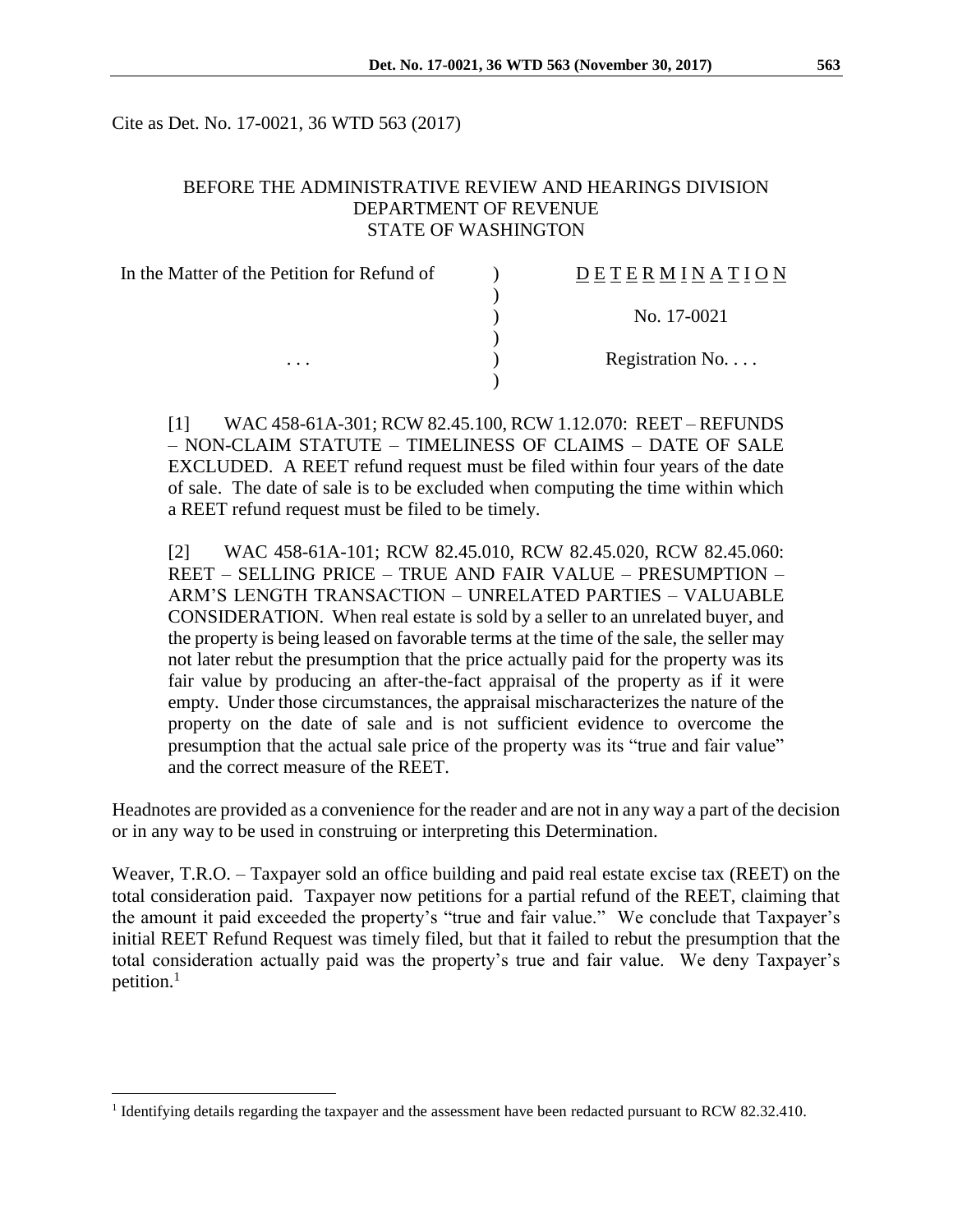#### ISSUES

- 1. Whether, under RCW 82.45.100(5) and WAC 458-61A-301(12), a taxpayer's REET Refund Request was timely filed.
- 2. Whether, under RCW 82.45.030(1), a taxpayer has rebutted the presumption that the total consideration received for the sale of an office building was its true and fair value.

#### FINDINGS OF FACT

On December 15, 2011,  $\ldots$ <sup>2</sup> (Taxpayer) sold certain commercial property known as  $\ldots$  and identified by . . . County Assessor's Parcel Numbers . . . and . . . (the Property) to . . . (Buyer) for \$ . . . . Pursuant to Article 2, Section 2.1 of the Purchase and Sale Agreement (PSA), Taxpayer and Buyer agreed that the sales price allocated to real property was \$ . . . , after deducting \$ . . . in personal property value from the total price.

On December 15, 2011, Taxpayer filed a REET Affidavit with the . . . County Recorder's Office. The REET Affidavit was executed, under penalty of perjury, by both Taxpayer and Buyer. The REET Affidavit attests that the following information was true:

- The Property was transferred from Taxpayer to Buyer by Special Warranty Deed
- The Special Warranty Deed was dated December 15, 2011.
- The Gross Selling Price was **\$ . . .**
- The Personal Property deduction was **\$ . . . .**
- The Taxable Selling Price was **\$ . . . .**
- The State portion of the REET due was **\$ . . . .**
- The Local portion of the REET due was **\$ . . . .**
- After fees, the total REET due was **\$ . . . .**

On December 15, 2011, Taxpayer paid \$ . . . in REET on the Property, based on the Property's fair market value of  $\$\ldots$$ , as stated in the Affidavit.

On December 15, 2015, Taxpayer's representative mailed a REET Refund Request to the . . . County Treasurer. Taxpayer provided a Certified Mail Receipt from the United States Postal Service postmarked on December 15, 2015. The Refund Request sought a refund of \$ . . . for the following reasons:

The taxable selling price of \$ . . . initially recorded by the parties is in excess of the "true and fair" value of the real estate at the time of purchase due in part to a sale-lease back provision for the majority tenant at rents far exceeding market as part of the purchase and sale agreement between the parties. The "true and fair" value does not exceed  $\$ ... as evidenced by an independent fee simple appraisal submitted as part of this application for refund.

*See* REET Refund Request.

 $\overline{a}$ 

<sup>2</sup> Taxpayer was acquired by . . . on August 8, 2013.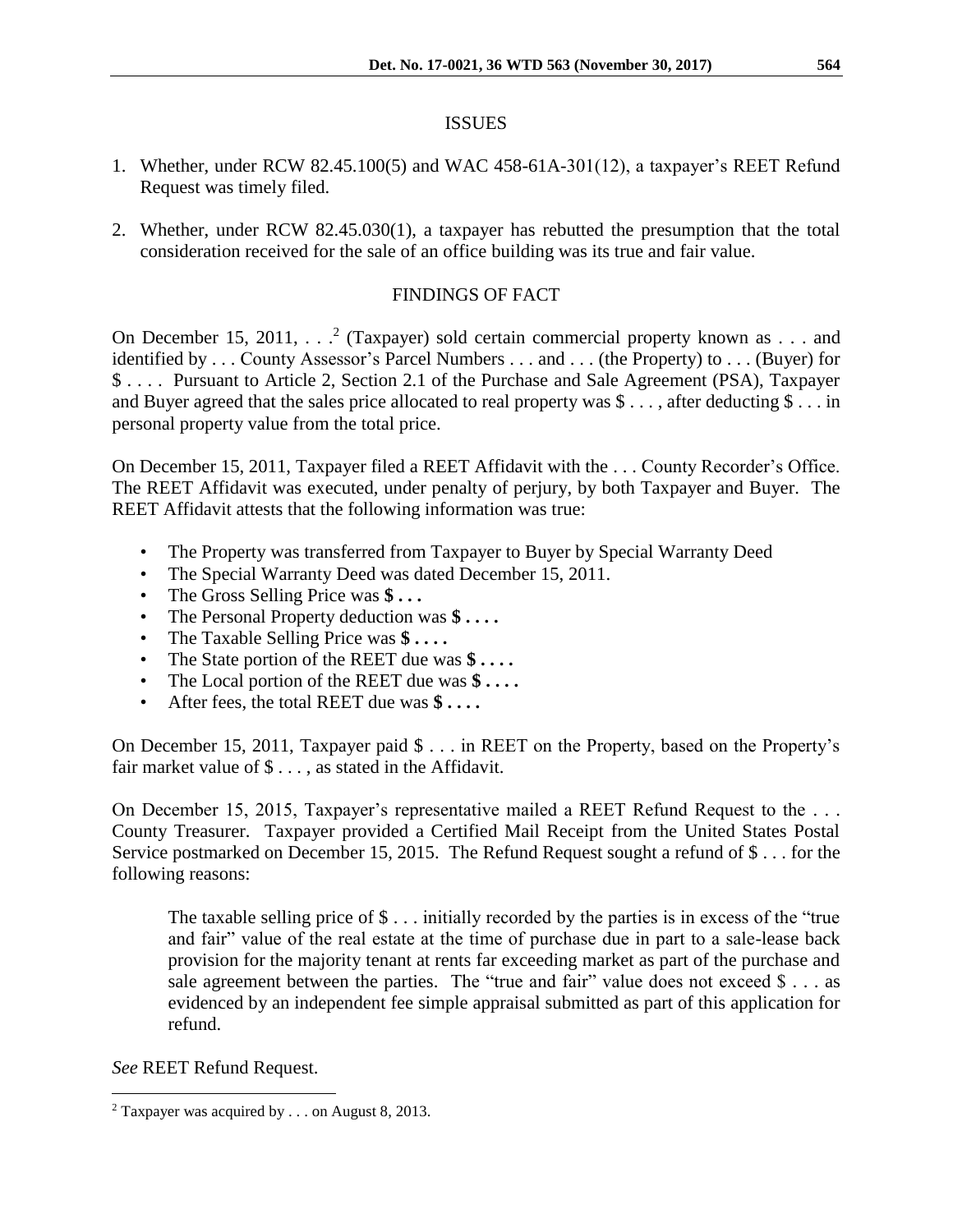The . . . County Recorder's Office forwarded the REET Refund Request to the Department of Revenue (Department) via Federal Express, on December 29, 2015. On January 4, 2016, the Department's Miscellaneous Tax Section denied Taxpayer's REET Refund Request. The denial letter read, as follows:

Your request is past statute. RCW 82.45.100(5) notes that "No assessment or refund may be made by the Department more than four years after the date of sale . . . ." The date of sale was December 15, 2011, therefore the statute of limitations for requesting refund expired on December 14, 2015. Your request was received by the . . . County Recorder on December 28, 2015.

In addition, RCW 82.45.030 notes that "If property has been conveyed in an arm's length transaction between unrelated persons for a valuable consideration, a rebuttable presumption exists that the selling price is equal to the total consideration paid . . . ." You have not overcome the presumption with an appraisal completed after the sale took place and no indication that the values presented were in any way used to establish the real property values for this sale (for instance, with 1060 allocations by both the buyer and seller agreeing to those values for income tax purposes).

REET Refund Denial letter, dated January 4, 2016. Taxpayer filed a timely petition for refund with the Department's Administrative Review and Hearings Division.

Taxpayer's REET Refund Request was based on an appraisal. Taxpayer's representatives hired . . . (Appraiser), in 2013, to perform the appraisal "retrospectively as of December 15, 2011." Appraiser sent the Appraisal to Taxpayer's representatives on December 31, 2013. The Appraisal concludes that the "fair market value" of fee simple interest of the Property was \$ . . . , as of its December 15, 2011, sale date for the intended use of assisting Taxpayer's representatives in support of a [REET] appeal. *See* 2013 Appraisal, p. 3.

By its own terms, the appraisal is not suitable for any use other than in support of Taxpayer's [REET] appeal. *See* 2013 Appraisal, p. 16. The appraisal is also, by its own terms, an . . . estimate of the market value of the fee simple estate in the Property absent consideration of existing lease encumbrances as of the sale date, December 15, 2011. *Id*. Taxpayer's representatives specifically instructed the Appraiser to estimate a fee simple value of the Property without regard to the existing leases. Instead of evaluating the actual leases in place, the Appraiser "presumes . . . that [the Property] is leased at rents that reflect a market rate." *Id*.

The Appraisal describes the reason for its estimated "fair market value" of the Property being lower than the amount actually paid for the Property, in pertinent part, as follows:

In 2011 the property was . . . put on the market. Several offers were received and [Buyer] acquired the [Property] for \$ . . . with an additional \$ . . . allocated to personal property. As part of the sale transaction, [Taxpayer] entered into a 12 year lease with [Buyer]. As we discuss later in this report, the lease rent rate that [Taxpayer] will pay reflects a rent that is slightly above market. This resulted in a higher purchase price by [Buyer] than our value estimate if unencumbered with tenant leases.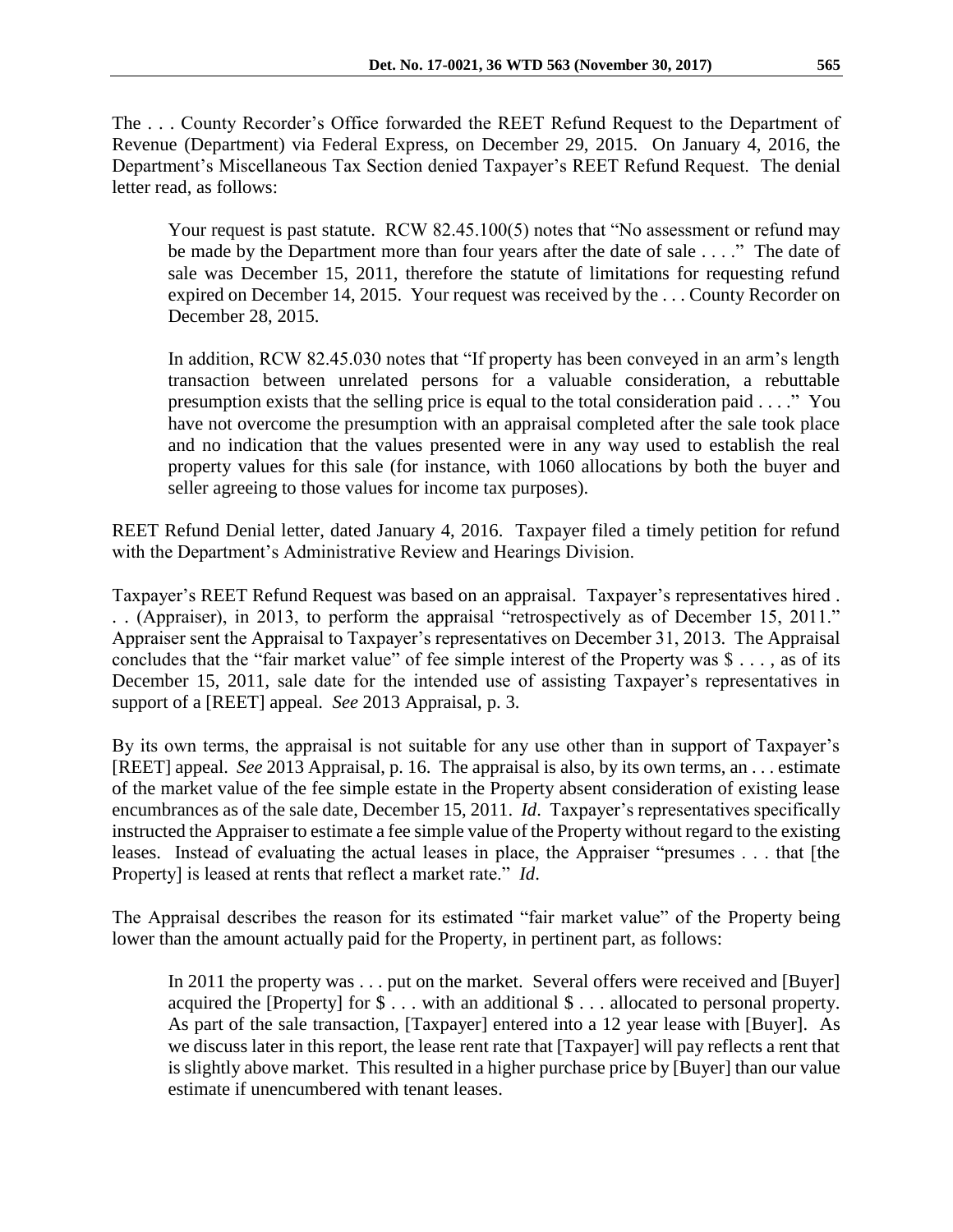2013 Appraisal, p. 14.

The 2013 Appraisal, in reaching a value for this petition for refund, valued the property using market rents and disregarding the favorable value of the 12-year lease that was actually in effect at the time of sale. Valuing the property in this way, the 2013 Appraisal placed its "true and fair value" at  $\$\ldots -\$\ldots$  less than the  $\$\ldots$  that Taxpayer claimed on its REET Affidavit. Taxpayer suggests that this value – based on its . . . estimate of market value leases rates, instead of the value of the actual lease in place at the time of sale – is a better measure of the "true and fair value" of the Property for purposes of determining REET. Taxpayer therefore requests a refund of the REET paid on its alleged overpayment of REET.

# ANALYSIS

# **I. Taxpayer's REET Refund Request Was Timely Filed.**

RCW Chapter 82.45 imposes an excise tax on real estate sales. RCW 82.45.100 sets forth the time period for REET refund requests:

- (5) No assessment or refund may be made by the department more than four years after the date of sale except upon a showing of:
	- (a) Fraud or misrepresentation of a material fact by the taxpayer;
	- (b) A failure by the taxpayer to record documentation of a sale or otherwise report the sale to the county treasurer; or
	- (c) A failure of the transferor or transferee to report the sale under RCW 82.45.090(2).

RCW 82.45.100(5) (emphasis added). The Department has held that the plain language of RCW 82.45.100 is that REET refund requests must be filed four years from the date of sale. *See* Det. No. 00-068, 19 WTD 1018 (2000). RCW 82.45.150 requires the Department to effectively administer . . . REET by promulgating rules. RCW 82.45.150.

The Department promulgated WAC 458-61A-301(12) to set procedures for the administration of requests for the refund of REET. WAC 458-61A-301(12) reads, in pertinent part, as follows:

# (12) **Refunds.**

(a) **Introduction.** Under certain circumstances, taxpayers (or their authorized representatives) may request a refund of real estate excise tax paid. The request must be filed within four years of the date of sale, and must be accompanied by supporting documents.

(b) **Claims for refunds.** Any person having paid the real estate excise tax in error may apply for a refund of the amount overpaid by submitting a completed refund request form.

(c) **Forms and documentation.** Refund request forms are available from the department or the county. The completed form along with supporting documentation is submitted to the county office where the tax was originally paid. If the tax was originally paid directly to the department, you may apply for a refund using the forms and procedures provided at the department's web site at dor.wa.gov . . . .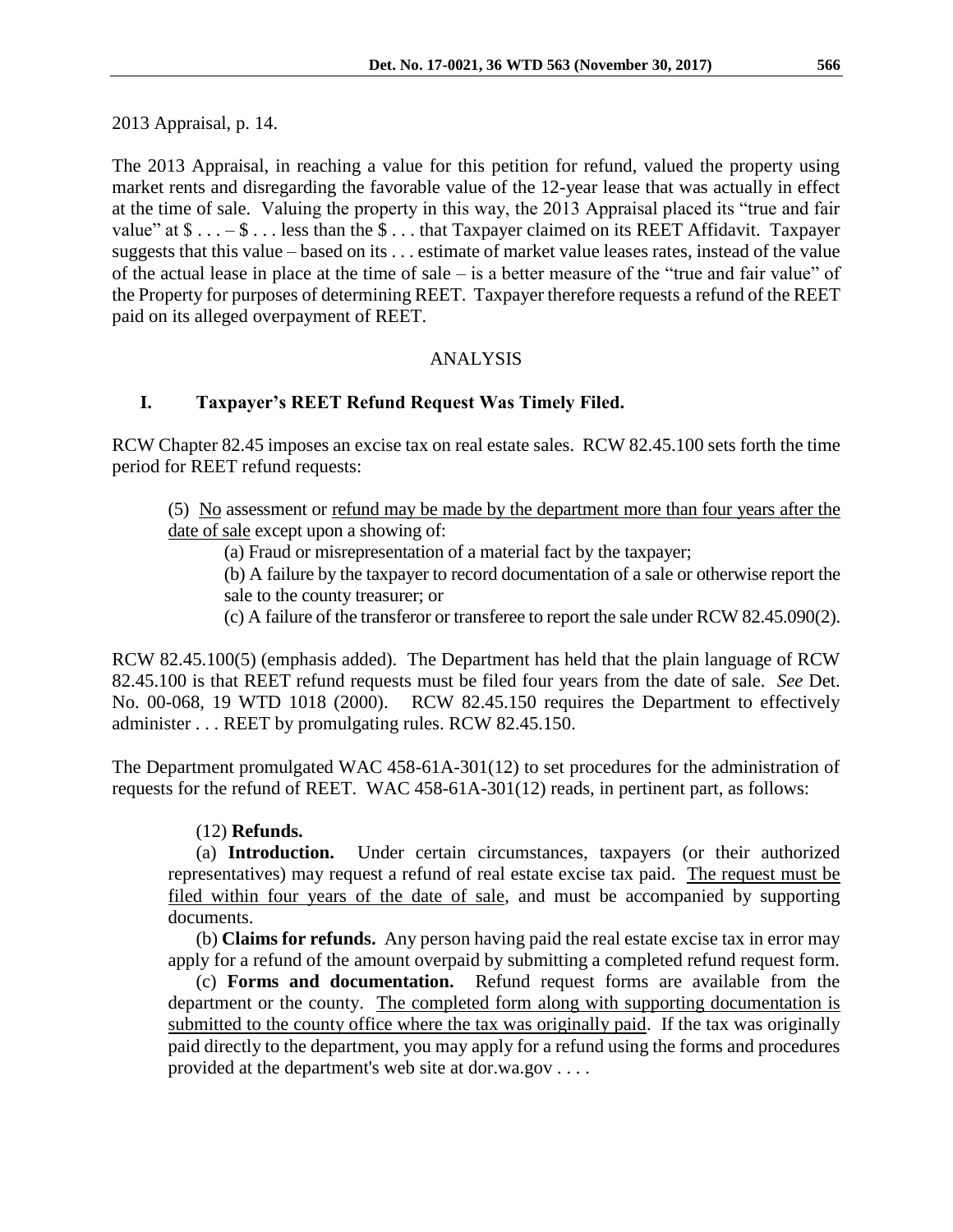WAC 458-61A-301(12)(a)-(c) (emphasis added).

 $\overline{a}$ 

In this case, the date of sale of the Property is December 15, 2011. Taxpayer's representative mailed Taxpayer's REET Refund Request to the . . . County Treasurer's Office on December 15, 2015, and has established that postmarked date by providing a Certified Mail Receipt from the United States Postal Service. The first question presented in this matter is whether Taxpayer timely filed its REET Refund Request.

RCW 1.12.070 is the general statutory rule of construction relating to the filing of claims. It reads, in pertinent part, as follows:

Except as otherwise specifically provided by law hereafter:

(1) Any report, claim, tax return, statement or other document required to be filed with, . . . the state or to any political subdivision thereof, which is (a) transmitted through the United States mail . . . , shall be deemed filed and received by the state or political subdivision on the date shown by the post office . . . cancellation mark . . . .

(2)(a) If any report, claim, tax return, statement, remittance, or other document is sent by United States registered mail, certified mail or certificate of mailing, a record authenticated by the United States post office of such registration, certification or certificate shall be considered competent evidence that the report, claim, tax return, statement, remittance or other document was delivered to the addressee, and the date of registration, certification or certificate shall be deemed the postmarked date,

RCW 1.12.070 (emphasis added). Given Taxpayer's presentation of the Certified Mail receipt, it is undisputed that Taxpayer filed its REET Refund Request on December 15, 2015, when it posted the REET Refund Request in the United States mail. Given that evidence, the question of the timeliness of Taxpayer's filing depends upon whether a December 15, 2015, filing date is "more than four years after the date of sale." RCW 82.45.100(5).

RCW 1.12.040 is the general statutory rule of construction relating to the computation of time. It reads, as follows:

The time within which an act is to be done, as herein provided, shall be computed by excluding the first day, and including the last, unless the last is a holiday, Saturday, or Sunday, and then it is also excluded.

RCW 1.12.040. Under that general authority, the four-year non-claim statute for REET refund requests would begin running on the day after the date of sale. We are unaware of any specific REET statute that would supersede the application of RCW 1.12.070 and RCW 1.12.040.<sup>3</sup> Therefore, in this case, the four-year claim window would run from December 16, 2011, through December 15, 2015.

<sup>&</sup>lt;sup>3</sup> We note that the REET refund statute uses the phrase "more than four years after the date of sale" and the Department's REET rule uses the phrase "within four years of the date of sale. *Compare* RCW 82.04.100(5) *with* WAC 458-61A-301(12)(a). However, for the reasons given in the *Kovacs v. Dep't of Labor & Indus*. 186 Wn.2d 95, 375 P.3d 669 (2016), discussed, *infra*, we do not find that this disparate language has any material effect on the outcome of this case.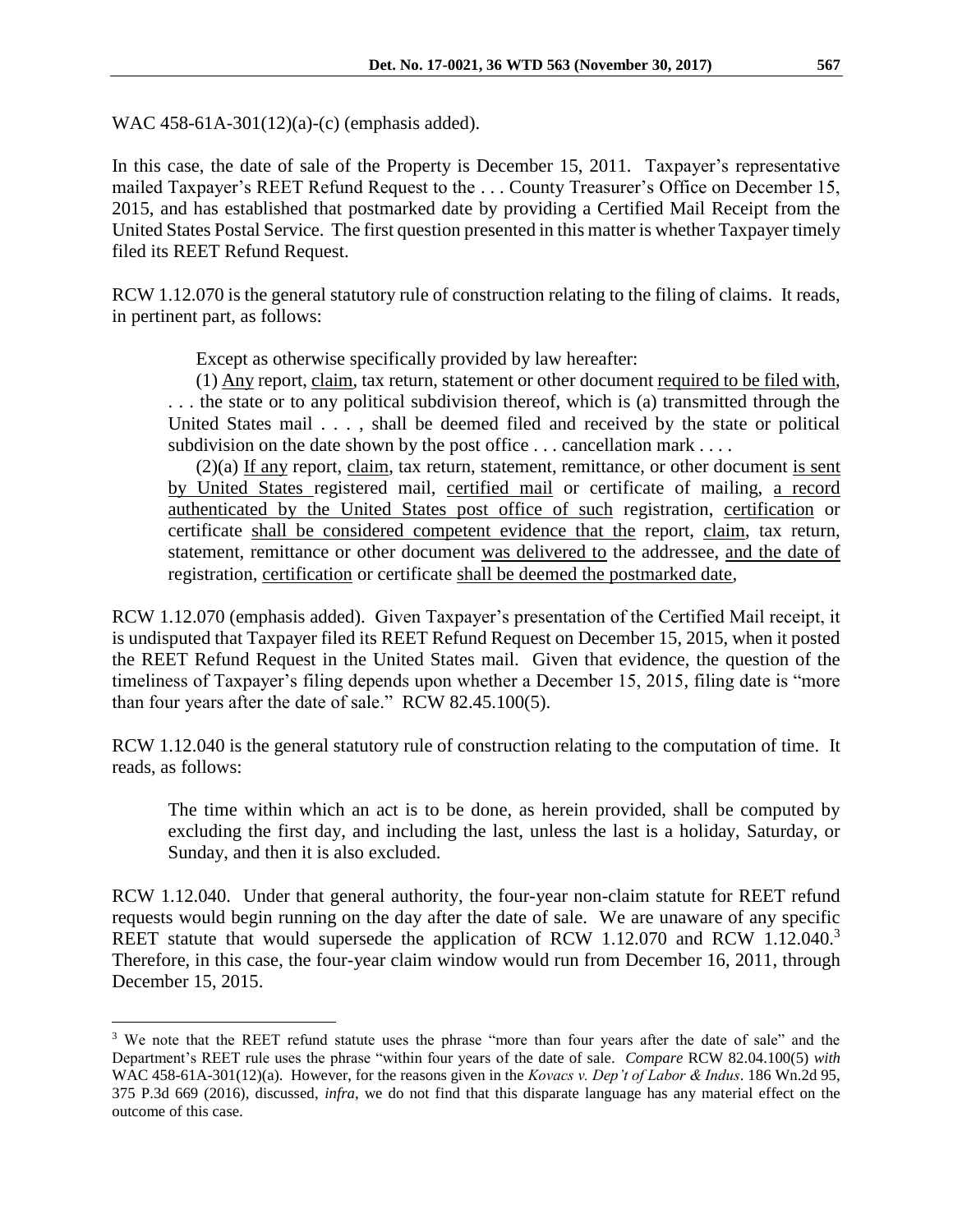The Supreme Court of Washington, in *Kovacs v. Dep't of Labor & Indus*., 186 Wn.2d 95, 375 P.3d 669 (2016), addressed this exact issue in the context of the timely filing of a workers' compensation claim. In *Kovacs*, Mr. Kovacs injured his back on September 29, 2011. *Kovacs*, 186 Wn.2d at 96. Mr. Kovacs filed his application for workers' compensation benefits on September 29, 2012. *Id*. at 97. The relevant statute of limitation for workers' compensation claims says, in relevant part: "No application shall be valid or claim thereunder enforceable unless filed within one year *after* the day upon which the injury occurred." *Id.* at 98 (citing RCW 51.28.050). The Court, in *Kovacs*, held that the workers' compensation statute language did not plainly state that the statute of limitations began running on the day of the injury, so the general rule of statutory construction, RCW 1.12.040 applied to the timeliness calculation. *See id.* The Court then held that the claim was timely filed.

In this case, RCW 82.45.100 states that no REET refund can be made "more than four years after the date of sale." RCW 82.45.100(5). WAC 458-61A-301 clarifies that a claimant has the right to request a REET refund as long as that request is filed "within four years of the date of sale." WAC 458-61A-301(12)(a). Under the authorities cited above, and in particular RCW 1.12.040, we hold that the time within which a REET refund request must be filed is to be computed by excluding the date of sale. Therefore, we hold that Taxpayer's REET refund request was timely filed when it was postmarked on December 15, 2015, precisely four years after the date of the sale of the Property.

# **II. Taxpayer's After-Acquired Appraisal Does Not Overcome the Presumption that the Actual Selling Price was the Property's "True and Fair Value" and the Correct Measure of REET.**

Having decided that Taxpayer's REET Refund Request was timely filed, we now address whether Taxpayer's Appraisal is sufficient evidence to amend the presumption that the value listed in the REET Affidavit filed on the date of sale is "true and fair value" of the Property.

Washington's REET is imposed on the "sale of real property" measured by its "selling price." RCW 82.45.060. RCW 82.45.010 defines the term "sale" for REET, as follows:

As used in this [REET] chapter, the term "sale" has its ordinary meaning and includes any conveyance . . . or transfer of the ownership of or title to real property . . . or any estate or interest therein for a valuable consideration . . .

RCW 82.45.010(1) (emphasis added). RCW 82.45.020(1) defines "selling price," for purposes of REET, as follows:

As used in this chapter, the term "selling price" means the true and fair value of the property conveyed. If property has been conveyed in an arm's length transaction between unrelated persons for a valuable consideration, a rebuttable presumption exists that the selling price is equal to the total consideration paid . . . .

Thus, the "sale of real property" for REET purposes includes not only the transfer of ownership of or title to the physical land and structure, but also includes any "interest" or "estate" in that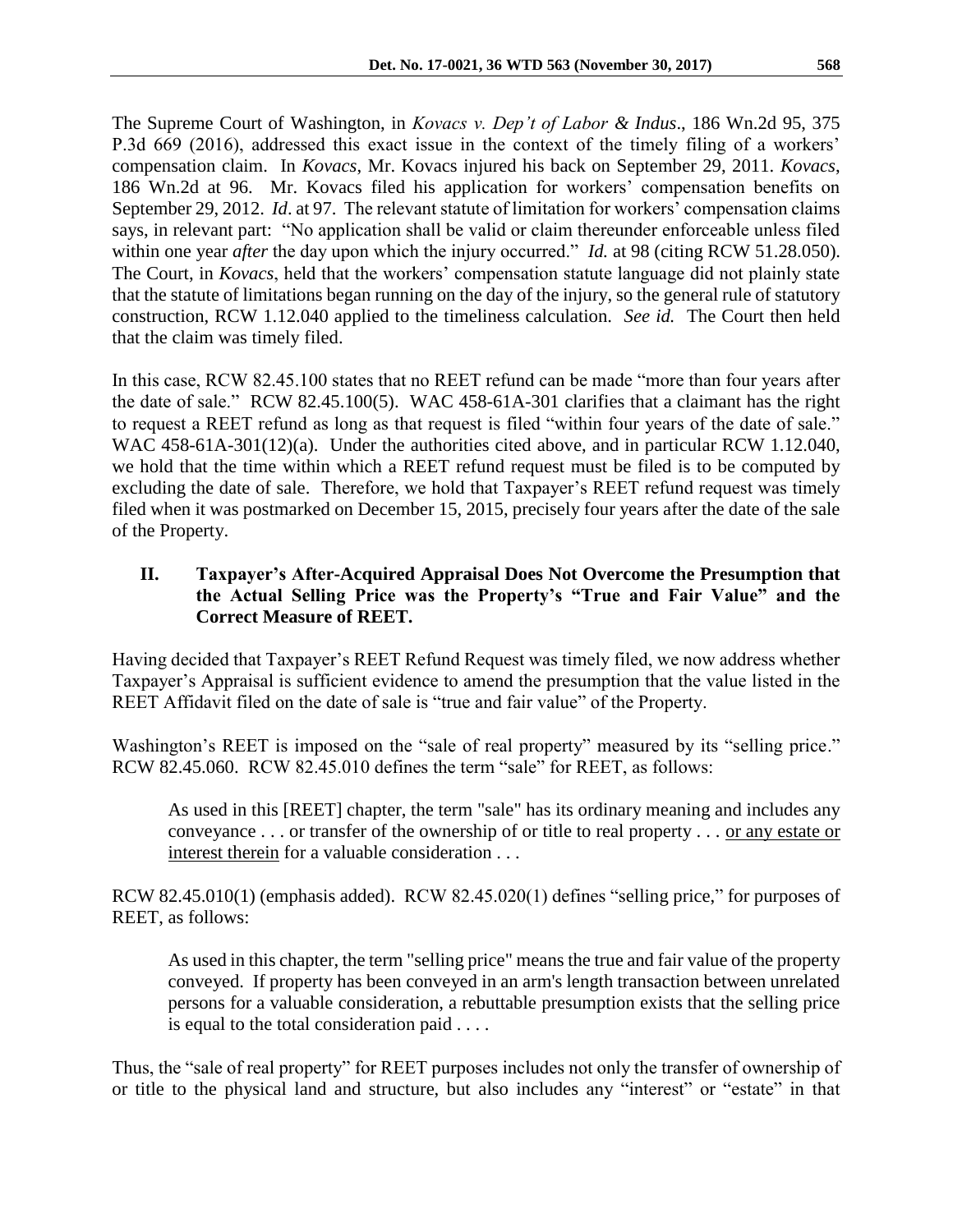property. WAC 458-61A-101(2)(c) defines "true and fair value" as "market value, which is the amount of money that a willing, but unobligated, buyer would pay a willing, but unobligated, owner for real property, taking into consideration all reasonable, possible uses of the property."

If a sale was an arm's length transaction between unrelated parties, the amount actually paid for a property is presumptively its "true and fair value," and thus the correct tax measure. In this case, Taxpayer and Buyer were unrelated and dealt with each other at arm's length. The parties agreed that the Property's true and fair value as of the date of the sale – taking into account Taxpayer's continued tenancy in the Property on specified rental terms – was \$ . . . and ultimately entered into a Purchase and Sale Agreement for that amount. Accordingly, the weight of the evidence at this point strongly supports the conclusion that the Property's true and fair value was equal to the consideration paid.

Taxpayer, however, seeks to rebut the RCW 82.45.020(1) presumption that the amount paid equaled the property's "true and fair value." To this end, Taxpayer presents (a) an . . . appraisal based upon the presumption that the actual sale value of the Property does not present the "true and fair" value of the Property, because Taxpayer's continued tenancy in the Property was for rental rates that were higher than the "market value" of similar rental properties.

RCW 82.45.032 defines the term "real property," in relevant part, as:

 $\overline{a}$ 

"Real estate" or "real property" means any interest, estate, or beneficial interest in land or anything affixed to land, . . .

RCW 82.45.032(1) (emphasis added). This definition essentially equals the "leased fee estate" of the interests in the property that Taxpayer sold  $-$  i.e., the value of the commercial building encumbered by actual tenant leases.<sup>4</sup>

The 2013 Appraisal noted that the property's 2011 purchase and sale had been a purchase and sale of the leased fee interest in the property, which included the value of the existing lease encumbrances.<sup>5</sup> The 2013 Appraisal, on the other hand, valued the property, without considering the value of the actual existing leases, but by presuming that the Property would be leased at hypothetical market rental rates.<sup>6</sup>

<sup>&</sup>lt;sup>4</sup> A "leased fee estate" is defined as: "An ownership interest held by a landlord with the rights of use and occupancy conveyed by lease to others. The rights of the lessor (the leased fee owner) and the leased fee are specified by contract terms contained with the lease." THE DICTIONARY OF REAL ESTATE APPRAISAL 204 (3d ed., The Appraisal Institute 1993).

<sup>5</sup> The 2013 Appraisal, p. 16, "Ownership History," stated: "[Buyer] acquired the subject [Property] for \$ . . . with an additional \$ . . . allocated to personal property. As part of the sale transaction [Taxpayer] entered into a 12 year lease with [Buyer] . . . the lease rate that [Taxpayer] will pay reflects a rent that is slightly above market. This resulted in a higher purchase price by [Buyer] than our value estimate if unencumbered by tenant leases."

<sup>6</sup> The 2013 Appraisal, p. 16, "Hypothetical Condition," stated: "[T]he client has indicated that a fee simple value of the subject [Property] is required without regard to the existing lease encumbrances. We are providing a fee simple value for the subject property which presumes, in the case of the Income Approach, that it is leased at rents that reflect a market rate."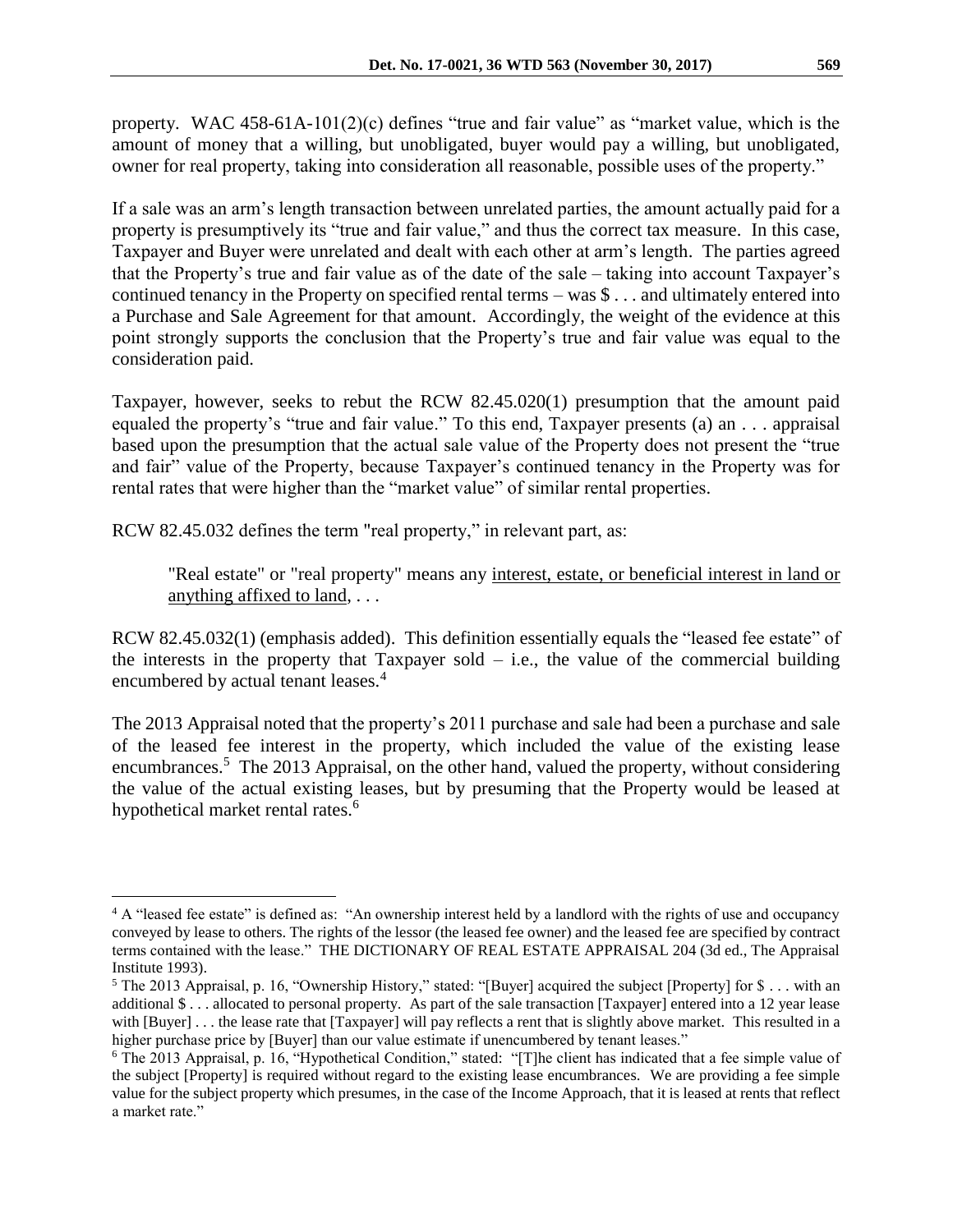When the value of leases actually in effect at the time of a property's sale deviate from the market rates, such leases will affect a property's value and selling price.<sup>7</sup> "Market rent," on the other hand, is "the rental income that a property would most probably command in the open market, indicated by the current rents paid and asked for comparable space as of the date of the appraisal."<sup>8</sup> The 2013 Appraisal, based on market rents, thus disregarded the value of the actual leases in effect as of the date of the sale. Using a "market rent" approach essentially valued the property as if it were empty and available to be rented at the commercial rental market rates in effect on the date of sale. This eliminated the value of the existing leases that in fact encumbered the property. Using "market value rents," the 2013 Appraisal established the Property's "Final Value Conclusion, as of December 15, 2011," to be  $\$\dots$ .

• Contracts with above-market rents have a positive Fair Value (i.e., an asset exists)

• Contracts with below-market rents have a negative Fair Value (i.e., a liability exists)

*See also* Wikipedia, Real Estate Appraisal, at [https://en.wikipedia.org/wiki/Real\\_estate\\_appraisal](https://en.wikipedia.org/wiki/Real_estate_appraisal) (last visited Jul 1, 2015):

#### **Types of ownership interest**

 $\overline{a}$ 

The type of real estate "interest" that is being valued must also be known and stated in the report. Usually, for most sales, or mortgage financings, the fee simple interest is being valued. The fee simple interest is the most complete bundle of rights available. However, in many situations, and in many societies which do not follow English Common Law or the Napoleonic Code, some other interest may be more common. While there are many different possible interests in real estate, the three most common are:

- **Fee simple value** (known in the UK as freehold) The most complete ownership in real estate, subject in common law countries to the powers reserved to the state (taxation, escheat, eminent domain, and police power).
- **Leased fee value** This is simply the fee simple interest encumbered by a lease. If the lease is at market rent, then the leased fee value and the fee simple value are equal. However, if the tenant pays more or less than market, the residual owned by the leased fee holder, plus the market value of the tenancy, may be more or less than the fee simple value.
- Leasehold value The interest held by a tenant. If the tenant pays market rent, then the leasehold has no market value. However, if the tenant pays less than market, the difference between the present value of what is paid and the present value of market rents would be a positive leasehold value. For example, a major chain retailer may be able to negotiate a below-market lease to serve as the anchor tenant for a shopping center. This leasehold value may be transferable to another anchor tenant, and if so the retail tenant has a positive interest in the real estate.

<sup>8</sup> THE DICTIONARY OF REAL ESTATE APPRAISAL 221 (3d ed., The Appraisal Institute 1993), emphasis added.

<sup>7</sup> See Jason J. Krentler, SRR Global Financial Advisory Services, Purchase Accounting Valuation for Various Real Property Assets, 21 Complex Real Property – Tangible and Intangible Assets and Liabilities, *Favorable/Unfavorable Leasehold Analysis (Above- and Below-Market Leases)*, at [http://www.srr.com/article/purchase-accounting](http://www.srr.com/article/purchase-accounting-valuation-various-real-property-assets)[valuation-various-real-property-assets](http://www.srr.com/article/purchase-accounting-valuation-various-real-property-assets) (last visited Jun 17, 2015):

**Favorable/Unfavorable Leasehold Analysis (Above- and Below-Market Leases)** - Beyond the value of the lease contracts in place, there are also potential assets or liabilities in the presence of lease contracts that deviate from the market. From the acquirer's perspective, above-market leases are considered an asset in that income is attributable to the contract beyond what would be available in the market. To the contrary, below-market lease contracts would be considered a liability via the income impairment throughout the term of the lease.

To determine whether or not in-place leases are favorable or unfavorable, contract leases and current listings of comparable properties are analyzed to determine a rental rate and expense structure typical of the market. If the contract lease rate deviates from the concluded market rate, the annual contract rent is subtracted from the annual market rent to determine the difference in annual cash flows for the remainder of the lease term. For above-market leases, it is reasonable to assume the tenant would decline any options to extend. For below-market leases, the remaining lease term is typically projected to include all defined, favorable option terms.